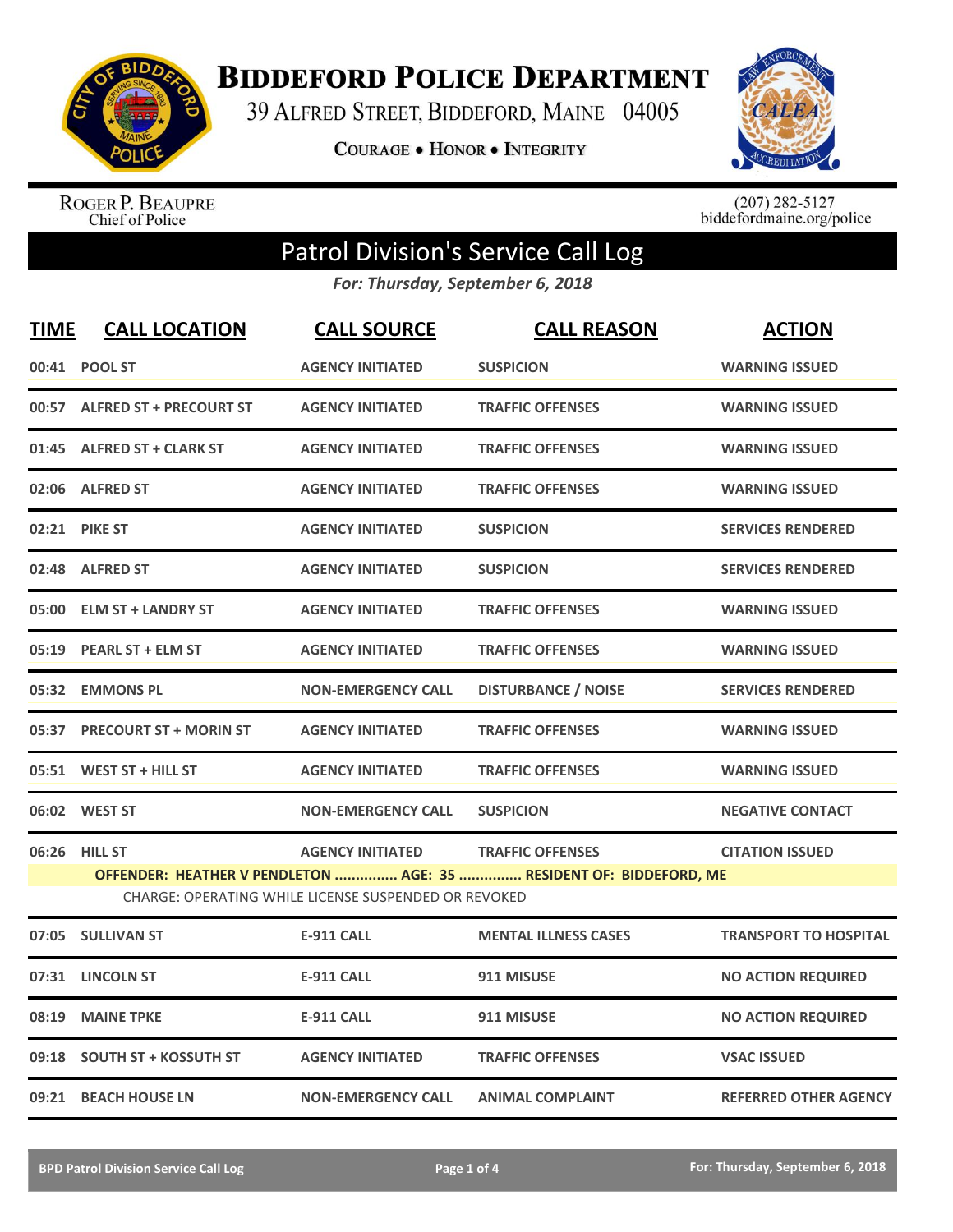| <b>TIME</b> | <b>CALL LOCATION</b>             | <b>CALL SOURCE</b>        | <b>CALL REASON</b>              | <b>ACTION</b>             |
|-------------|----------------------------------|---------------------------|---------------------------------|---------------------------|
|             | 09:22 GRAHAM ST                  | <b>AGENCY INITIATED</b>   | <b>TRAFFIC OFFENSES</b>         | <b>DEFECT CARD ISSUED</b> |
|             | 09:34 BOULDER WAY                | <b>NON-EMERGENCY CALL</b> | <b>ARTICLES LOST/FOUND</b>      | <b>SERVICES RENDERED</b>  |
|             | 09:45 PEARL ST                   | <b>NON-EMERGENCY CALL</b> | <b>MENTAL ILLNESS CASES</b>     | <b>SERVICES RENDERED</b>  |
|             | 10:06 MEDICAL CENTER DR          | <b>NON-EMERGENCY CALL</b> | <b>CHECK WELFARE</b>            | <b>SERVICES RENDERED</b>  |
|             | 10:29 CRESCENT ST + JEFFERSON ST | <b>NON-EMERGENCY CALL</b> | <b>DISTURBANCE / NOISE</b>      | <b>NO VIOLATION</b>       |
|             | 10:35 ALFRED ST                  | <b>AGENCY INITIATED</b>   | <b>ANIMAL COMPLAINT</b>         | <b>SERVICES RENDERED</b>  |
|             | 11:14 FREEMAN ST                 | <b>NON-EMERGENCY CALL</b> | <b>MESSAGE DELIVERY</b>         | <b>SERVICES RENDERED</b>  |
|             | 11:17 MARINER WAY                | <b>E-911 CALL</b>         | <b>ANIMAL COMPLAINT</b>         | <b>CANCELLED IN ROUTE</b> |
|             | <b>11:26 MAIN ST</b>             | <b>NON-EMERGENCY CALL</b> | <b>LIQUOR LAW VIOLATION</b>     | <b>NO VIOLATION</b>       |
|             | 11:39 ELM ST                     | <b>NON-EMERGENCY CALL</b> | <b>ARTICLES LOST/FOUND</b>      | <b>SERVICES RENDERED</b>  |
|             | 11:41 FOSS ST                    | <b>NON-EMERGENCY CALL</b> | <b>CHECK WELFARE</b>            | <b>SERVICES RENDERED</b>  |
|             | 12:04 FRANKLIN ST                | <b>E-911 CALL</b>         | <b>THEFT</b>                    | <b>REPORT TAKEN</b>       |
| 12:09       | <b>MAIN ST</b>                   | <b>NON-EMERGENCY CALL</b> | <b>SUSPICION</b>                | <b>GONE ON ARRIVAL</b>    |
|             | 12:12 ELM ST                     | <b>AGENCY INITIATED</b>   | <b>SUSPICION</b>                | <b>SERVICES RENDERED</b>  |
|             | 12:13 CLIFFORD ST                | <b>NON-EMERGENCY CALL</b> | <b>THEFT</b>                    | <b>REPORT TAKEN</b>       |
|             | 12:20 ALFRED ST                  | <b>E-911 CALL</b>         | <b>ANIMAL COMPLAINT</b>         | <b>SERVICES RENDERED</b>  |
|             | 12:26 CARDINAL LN                | <b>NON-EMERGENCY CALL</b> | <b>HARASSMENT</b>               | <b>SERVICES RENDERED</b>  |
|             | 12:54 MYRTLE ST + ALFRED ST      | <b>NON-EMERGENCY CALL</b> | <b>PARKING COMPLAINT</b>        | <b>NO ACTION REQUIRED</b> |
|             | 13:04 FOSS ST + BACON ST         | <b>AGENCY INITIATED</b>   | <b>TRAFFIC OFFENSES</b>         | <b>WARNING ISSUED</b>     |
|             | 13:12 ALFRED ST                  | <b>AGENCY INITIATED</b>   | <b>PRO-ACTIVE RESPONSE TEAM</b> | <b>NEGATIVE CONTACT</b>   |
|             | 13:37 ALFRED ST                  | <b>WALK-IN AT STATION</b> | <b>COURT ORDERED CHECK IN</b>   | <b>SERVICES RENDERED</b>  |
|             | 14:02 MAIN ST                    | <b>NON-EMERGENCY CALL</b> | <b>PARKING COMPLAINT</b>        | <b>NO ACTION REQUIRED</b> |
|             | 14:35 GRAYSON ST                 | <b>E-911 CALL</b>         | <b>SUSPICION</b>                | <b>NO ACTION REQUIRED</b> |
|             | 14:37 HILL ST                    | <b>RADIO</b>              | <b>VIOL OF BAIL CONDITIONS</b>  | <b>REPORT TAKEN</b>       |
|             | 15:10 SOUTH ST                   | <b>NON-EMERGENCY CALL</b> | <b>ANIMAL COMPLAINT</b>         | <b>SERVICES RENDERED</b>  |
|             | 15:29 WESTERN AVE                | <b>AGENCY INITIATED</b>   | <b>PRO-ACTIVE RESPONSE TEAM</b> | <b>NO VIOLATION</b>       |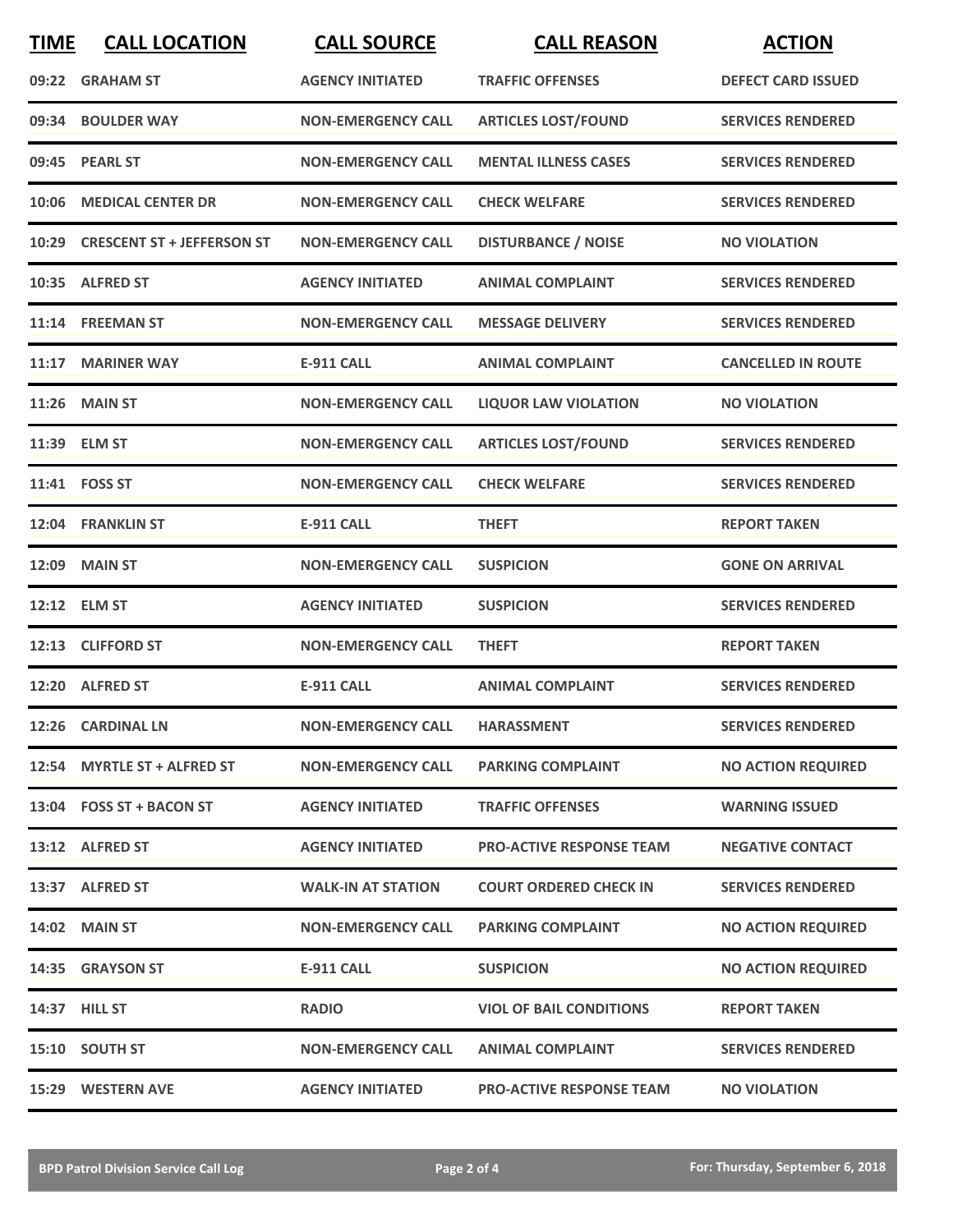| <b>TIME</b> | <b>CALL LOCATION</b>                                                                                                                                                                                                                                                                                                 | <b>CALL SOURCE</b>        | <b>CALL REASON</b>                                                                                     | <b>ACTION</b>                |  |
|-------------|----------------------------------------------------------------------------------------------------------------------------------------------------------------------------------------------------------------------------------------------------------------------------------------------------------------------|---------------------------|--------------------------------------------------------------------------------------------------------|------------------------------|--|
|             | 15:32 BIRCH ST                                                                                                                                                                                                                                                                                                       | <b>NON-EMERGENCY CALL</b> | <b>CHECK WELFARE</b>                                                                                   | <b>NEGATIVE CONTACT</b>      |  |
|             | 15:38 ALFRED ST                                                                                                                                                                                                                                                                                                      | <b>E-911 CALL</b>         | <b>TRESPASSING</b>                                                                                     | <b>WARNING ISSUED</b>        |  |
|             | 15:59 CLEAVES ST                                                                                                                                                                                                                                                                                                     | <b>E-911 CALL</b>         | <b>SUSPICION</b>                                                                                       | <b>NEGATIVE CONTACT</b>      |  |
|             | <b>16:12 MAIN ST</b>                                                                                                                                                                                                                                                                                                 | <b>E-911 CALL</b>         | 911 MISUSE                                                                                             | <b>WARNING ISSUED</b>        |  |
|             | 16:17 PEARL ST                                                                                                                                                                                                                                                                                                       | <b>NON-EMERGENCY CALL</b> | <b>SUSPICION</b>                                                                                       | <b>SERVICES RENDERED</b>     |  |
|             | 17:04 ELM ST                                                                                                                                                                                                                                                                                                         | <b>NON-EMERGENCY CALL</b> | <b>ARTICLES LOST/FOUND</b>                                                                             | <b>SERVICES RENDERED</b>     |  |
|             | 17:08 ELM ST + CHADWICK PL                                                                                                                                                                                                                                                                                           | <b>NON-EMERGENCY CALL</b> | <b>ANIMAL COMPLAINT</b>                                                                                | <b>SERVICES RENDERED</b>     |  |
|             | 17:14 MAIN ST + ELM ST                                                                                                                                                                                                                                                                                               | <b>NON-EMERGENCY CALL</b> | <b>ALL OTHER</b>                                                                                       | <b>REFERRED OTHER AGENCY</b> |  |
|             | 17:18 MAIN ST + BRADBURY ST                                                                                                                                                                                                                                                                                          | <b>AGENCY INITIATED</b>   | <b>TRAFFIC OFFENSES</b>                                                                                | <b>CITATION ISSUED</b>       |  |
|             | <b>17:21 MAIN ST</b>                                                                                                                                                                                                                                                                                                 | <b>E-911 CALL</b>         | 911 MISUSE                                                                                             | <b>SERVICES RENDERED</b>     |  |
|             | 17:50 ST MARYS ST                                                                                                                                                                                                                                                                                                    | <b>E-911 CALL</b>         | <b>JUVENILE OFFENSES</b>                                                                               | <b>REPORT TAKEN</b>          |  |
|             | <b>AGENCY INITIATED</b><br><b>ARREST(S) MADE</b><br><b>17:55 MAIN ST</b><br><b>DRUNKENNESS</b><br>OFFENDER: DALE EUGENE EVERETT  AGE: 66  RESIDENT OF: BIDDEFORD, ME<br><b>CHARGE: DRINKING IN PUBLIC</b><br>OFFENDER: LINCOLN ALAN LITTLE  AGE: 55  RESIDENT OF: BIDDEFORD, ME<br><b>CHARGE: DRINKING IN PUBLIC</b> |                           |                                                                                                        |                              |  |
| 18:25       | <b>WASHINGTON ST</b>                                                                                                                                                                                                                                                                                                 | <b>E-911 CALL</b>         | <b>DRUNKENNESS</b>                                                                                     | <b>CITATION ISSUED</b>       |  |
|             | 18:46 ALFRED ST                                                                                                                                                                                                                                                                                                      | <b>NON-EMERGENCY CALL</b> | <b>MESSAGE DELIVERY</b>                                                                                | <b>SERVICES RENDERED</b>     |  |
|             | 19:00 ELM ST                                                                                                                                                                                                                                                                                                         | <b>NON-EMERGENCY CALL</b> | <b>SHOPLIFTING</b>                                                                                     | <b>REPORT TAKEN</b>          |  |
|             | 19:08 WILLETT ST                                                                                                                                                                                                                                                                                                     | <b>E-911 CALL</b>         | <b>DOMESTIC COMPLAINTS</b>                                                                             | <b>REPORT TAKEN</b>          |  |
|             | 19:20 MAIN ST                                                                                                                                                                                                                                                                                                        | <b>NON-EMERGENCY CALL</b> | <b>DOMESTIC COMPLAINTS</b>                                                                             | <b>UNFOUNDED</b>             |  |
|             | 19:21 PEARL ST                                                                                                                                                                                                                                                                                                       | <b>NON-EMERGENCY CALL</b> | <b>SUSPICION</b>                                                                                       | <b>SERVICES RENDERED</b>     |  |
|             | 20:05 BACON ST<br><b>CHARGE: CRIMINAL MISCHIEF</b><br><b>CHARGE: WARRANT ARREST</b>                                                                                                                                                                                                                                  | <b>E-911 CALL</b>         | <b>DOMESTIC COMPLAINTS</b><br>OFFENDER: JANIE GABRIEL ROSE JOHNSON  AGE: 19  RESIDENT OF: FREEPORT, ME | <b>ARREST(S) MADE</b>        |  |
|             | 20:19 WEST ST                                                                                                                                                                                                                                                                                                        | <b>NON-EMERGENCY CALL</b> | <b>ARTICLES LOST/FOUND</b>                                                                             | <b>REPORT TAKEN</b>          |  |
|             | 21:02 ALFRED ST                                                                                                                                                                                                                                                                                                      | <b>NON-EMERGENCY CALL</b> | <b>PRISONER PROCESS</b>                                                                                | <b>SERVICES RENDERED</b>     |  |